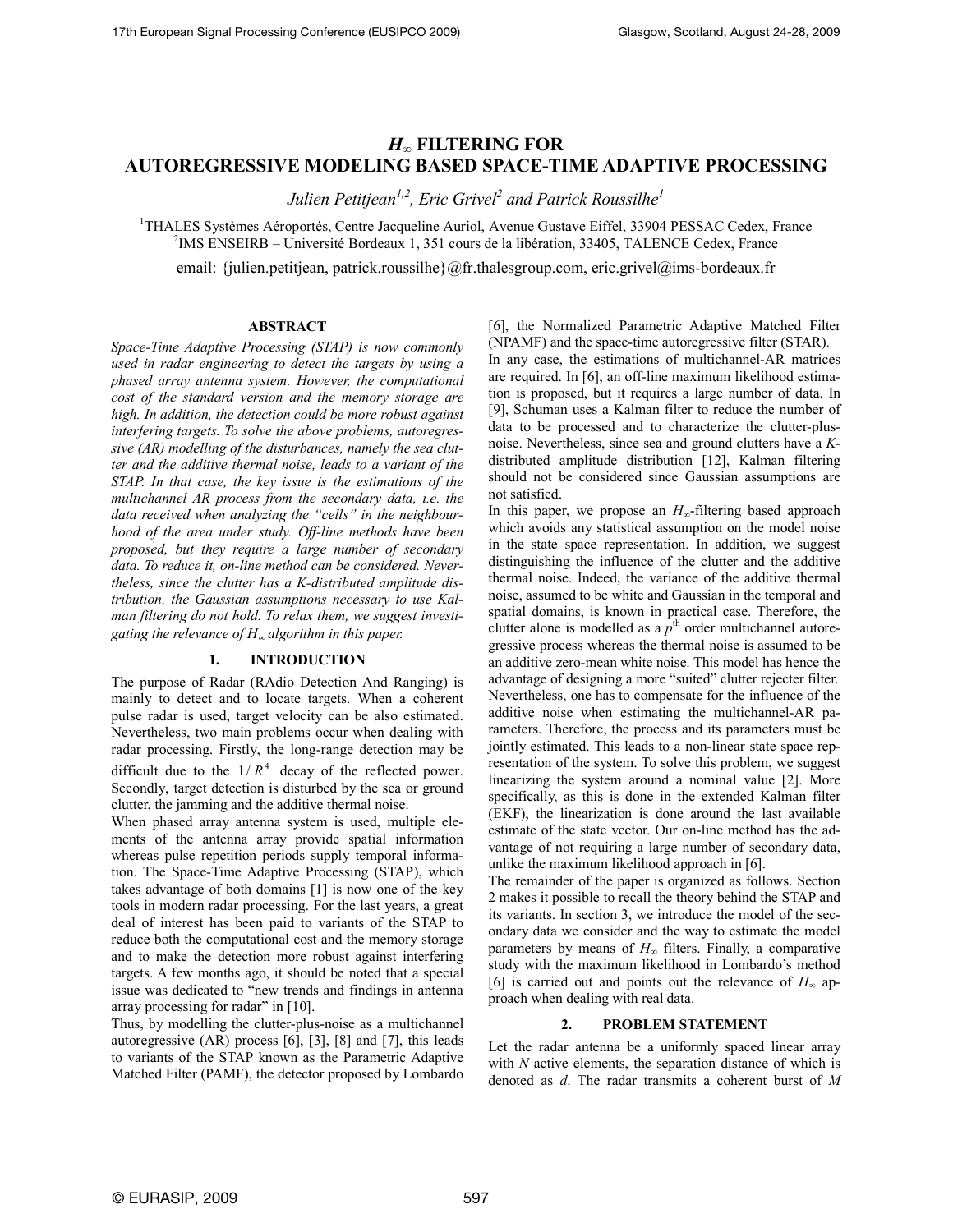pulses at a constant pulse-repetition frequency  $f_{pr}$ . The radar wavelength is denoted as  $\lambda$ . In addition, K range cells are studied. See figure 1.



In the following, our purpose is to study whether there is a target in the  $k_0$ <sup>th</sup> direction range or not. For this purpose, let us denote  $x_{m,n}^{k_0}$  the radar echo received by the  $n^{\text{th}}$  antenna element corresponding to the  $m<sup>th</sup>$  pulse.

Let us introduce the  $MN \times 1$  input signal, named snapshot and denoted as  $x^{k_0}$ . It is defined by:

$$
\underline{x}^{k_0} = \begin{bmatrix} x^{k_0} (1)^T & x^{k_0} (2)^T & \cdots & x^{k_0} (M)^T \end{bmatrix}^T
$$
 (1)  
where  $\underline{x}^{k_0}(m) = \begin{bmatrix} x_{m,1}^{k_0} & x_{m,2}^{k_0} & \cdots & x_{m,N}^{k_0} \end{bmatrix}^T$  for  $m = 1,...,M$ .

The snapshot corresponds [11] to the returns of a possible target (Its Doppler frequency is  $f_t^{k_0}$  and its azimuth's angle is  $\varphi_t^{k_0}$ ) and the interferences<sup>1</sup>, namely the clutter and the additive thermal noise. Thus, one has:

$$
\underline{x}^{k_0} = \alpha^{k_0} \underline{s}(w^{k_0}, v^{k_0}) + \underline{c}^{k_0} + \underline{n}
$$
 (2)

where  $\alpha^{k_0}$  denotes the complex target attenuation factor,  $\underline{c}^{k_0}$  denotes the clutter returns,  $\underline{n}$  is the additive noise, which is spatially and temporally white with covariance matrix  $\Sigma_n$  and  $\underline{s}(w^{k_0}, v^{k_0})$  is the target steering vector, associated with the spatial and Doppler parameters, denoted  $w^{k_0} = d / \lambda \sin(\varphi_t^{k_0})$  and  $v^{k_0} = f_t^{k_0} / f_{pr}$  respectively.

It should be noted that the target steering vector satisfies:

$$
\underline{s}(w^{k_0}, v^{k_0}) = \underline{b}(w^{k_0}) \otimes \underline{a}(v^{k_0}) = \underline{b}(w^{k_0}) \otimes [\underline{a_1} \ \underline{a_2} \ \dots \ \underline{a_M} ]
$$

$$
= [\underline{1} e^{j2\pi v^{k_0}} \ \dots \ e^{j2\pi (N-1)w^{k_0}} ]^T \otimes [\underline{1} e^{j2\pi v^{k_0}} \ \dots \ e^{j2\pi (M-1) v^{k_0}} ]^T (3)
$$

where ⊗ denotes the Kronecker product.

 $\frac{1}{1}$ 

To maximize the signal-to-interference-plus-noise ratio (SINR), the space time filter weights are defined by:

$$
\underline{w}_{opt}^{k_0} = \kappa R^{-1} \underline{s}(w^{k_0}, v^{k_0}) \tag{4}
$$

where  $\kappa$  denotes a constant gain and R is the  $NM \times NM$ interference covariance matrix, which is unknown and hence needs to be estimated.

The sample matrix inversion (SMI) [1] consists in estimating R by using the secondary data, i.e.  $y^k = \{ \underline{x}^k \}_{k \in [1, K], k \neq k_0}$ . The higher the number of secondary data is, better the estimation of the matrix  $R$  should be, provided that the clutter is stationary<sup>2</sup>. Nevertheless, there are three main drawbacks:

1. the computational cost and the memory storage are prohibitive;

2. the risk of potential targets in the secondary data increases when the number of secondary data increases.

3. when there is a large-dynamic range signal, numerical instability may happen when  $R$  is inverted.

To compensate for the above problems, alternative approaches have been proposed, such as Knowledge-aided STAP, the higher-order methods and deterministic (single shot) techniques [3]. In this paper, we focus our attention on minimal sample support methods. This latter includes three kinds of approaches:

1. element-space/beam-space, pre/post-Doppler STAP [11].

2. subspace techniques such as those proposed in [4]: as the interference covariance matrix is usually rank deficient, the eigenvectors corresponding to the predominant eigenvalues span the interference subspace, whereas the remaining eigenvectors span the noise subspace. Then, a projection into the interference-free subspace can be done. This leads to the eigencanceller method (EC), whose weight vector is orthogonal to the interference subspace.

3. approaches based on a multichannel autoregressive modelling of the disturbances (clutter+noise). Thus, in [9], the AR parameters are obtained with a Kalman filter. At that stage, they are used in the NPAMF [7]. In a Ground Moving Target Indication simulation, the authors notice that the secondary data required is much smaller than  $N \times M$ .

In [6], for a given range cell  $k$ , Lombardo proposes to model the clutter+noise returns of the  $m<sup>th</sup>$  pulse as follows:

$$
\underline{y}^{k}(m) = -\sum_{i=1}^{p} A^{i} \underline{y}^{k}(m-i) + \underline{u}(m)
$$
 (5)

where  $i = 1, ..., p$  $A^i$  $\}$ <sub>i=1,..,</sub>  $\left\{ A^{i} \right\}_{i=1}^{n}$  are the AR matrix parameters of size

 $N \times N$  and  $u(m)$  is a  $N \times 1$  zero-mean white noise vector. Its correlation matrix is denoted  $\Sigma_u$  and satisfies:

$$
\Sigma_u = diag\left(\begin{bmatrix} \sigma_{u,1}^2 & \cdots & \sigma_{u,N}^2 \end{bmatrix}\right) \tag{6}
$$

Then, the adaptive weight matrix  $w_{AR}$  is defined by:

$$
w_{AR} = H^{T^*} \Sigma_u^{-1} H S(w^{k_0}, v^{k_0})
$$
 (7)

where 
$$
H = \begin{bmatrix} A^p & A^{p-1} & \dots & A^1 & I_N \end{bmatrix}
$$
 and *S* is the steering

matrix deduced from the steering vector  $\underline{s}(w^{k_0}, v^{k_0})$ :

$$
S = \begin{bmatrix} \underline{s(b, a_1)} & \underline{s(b, a_2)} & \cdots & \underline{s(b, a_{M-p})} \\ \underline{s(b, a_2)} & \underline{s(b, a_3)} & \cdots & \underline{s(b, a_{M-p+1})} \\ \vdots & \vdots & \ddots & \vdots \\ \underline{s(b, a_{p+1})} & \underline{s(b, a_{p+2})} & \cdots & \underline{s(b, a_M)} \end{bmatrix}
$$

-

 $\mathsf{r}$ 

In this paper, it should be noted that the jammer is not studied.

When a small number of secondary data is considered, one has to design robust detector that takes into account the influence of potential interfering targets in the secondary data. In [6], Lombardo suggests various strategies such as the median test output (MTO).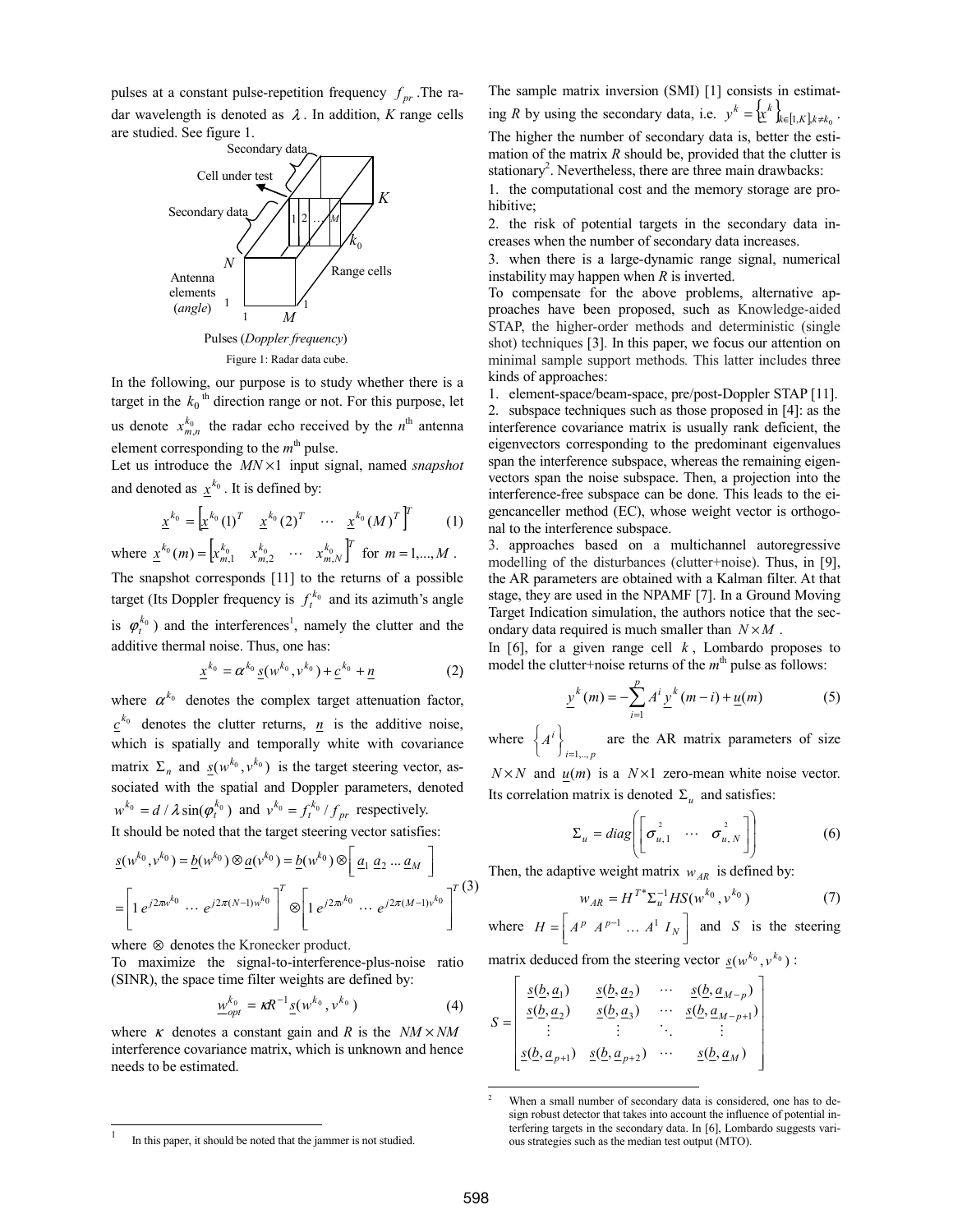At that stage, target detection consists in:

1/ evaluating 
$$
q(X^{k_0}) = \sum_{m=1}^{M-p} w_{AR}^{T*}(m) X^{k_0}(m)
$$
  
\n
$$
= \sum_{m=1}^{M-p} e^{-j2\pi^{k_0}(m-1)} w_{AR}^{T*}(1) X^{k_0}(m)
$$
\nwith  $X^{k_0} = \begin{bmatrix} x^{k_0}(1) & x^{k_0}(2) & \cdots & x^{k_0}(M-p) \\ x^{k_0}(2) & x^{k_0}(3) & \cdots & x^{k_0}(M-p+1) \\ \vdots & \vdots & \ddots & \vdots \\ x^{k_0}(p+1) & x^{k_0}(p+2) & \cdots & x^{k_0}(M) \end{bmatrix}$  (8)

 $w_{AR}^{T*}(m)$  and  $X^{k_0}(n)$  denote the m<sup>th</sup> column of  $w_{AR}^{T*}$  and the  $n^{\text{th}}$  column of  $X^{k_0}$ .

2/ comparing  $q(X^{k_0})$  to a threshold  $\eta$  [6].

As the matrix  $i = 1, \ldots, p$  $A^i$  $\bigg\}_{i=1,\ldots}$  $\left\{ A^{i} \right\}_{i=1...n}$  and  $\Sigma_{u}$  are unknown, they have

to be estimated. In [3], this is done by using a generalized version of the Square-Root Normalized Maximum Entropy Method (SRN-MEM). In [6], the authors suggest using the maximum likelihood estimates which satisfies:

$$
\hat{A} = \left[ \hat{A}^1 \ \hat{A}^2 \ \dots \hat{A}^p \right] = -\hat{R}_{Y,01}^* \hat{R}_{Y,00}^{-1}
$$
 (9)

$$
\hat{\Sigma}_u = \frac{1}{K(M-p)} (\hat{R}_{Y,11} - \hat{R}_{Y,01}^* \hat{R}_{Y,00}^{-1} \hat{R}_{Y,01})
$$
 (10)

For this purpose, the secondary data are stored as follows:

$$
Y = \left[ Y^1 \ Y^2 \ \cdots \ Y^{k_0 - 1} \ Y^{k_0 + 1} \ \cdots \ Y^K \right] \tag{11}
$$

and the estimation of interference covariance matrix  $\hat{R}_Y$  is partitioned as follows:  $Np$   $N$ 

$$
\hat{R}_Y = YY = \begin{bmatrix} \overbrace{\hat{R}_{Y,00}}^{\mathbf{A}} & \overbrace{\hat{R}_{Y,01}}^{\mathbf{A}} \\ \overbrace{\hat{R}_{Y,10}}^{\mathbf{A}} & \overbrace{\hat{R}_{Y,11}}^{\mathbf{A}} \end{bmatrix} \begin{bmatrix} \overbrace{Np} & & \\ N & & \end{bmatrix} \tag{12}
$$

Nevertheless, this method requires a large number of secondary data. Therefore, we propose an alternative approach.

### 3. ON-LINE NOISE COMPENSATED METHODS

### A. Problem statement

As mentioned in the introduction, we suggest modelling the clutter+noise as a noisy N-AR process. Thus, one has:

$$
\underline{c}^{k}(m) = -\sum_{i=1}^{p} A_{c}^{i} \underline{c}^{k}(m-i) + \underline{u}_{c}(m) \tag{13}
$$

where  $u_c(m)$  is a  $N \times 1$  zero-mean white noise vector. Its correlation matrix is denoted  $\Sigma_{u_c}$  and satisfies:

$$
\Sigma_{u_c} = diag \left[ \begin{bmatrix} \sigma_{u_c,1}^2 & \cdots & \sigma_{u_c,N}^2 \end{bmatrix} \right] \qquad (14)
$$

Without target, the secondary data  $y^{k_0}(m)$  are hence modelled as follows:

$$
\underline{y}^k(m) = \underline{c}^k(m) + \underline{n}(m) \tag{15}
$$

If the thermal noise covariance matrix  $\Sigma_n$  is available, we can use on-line noise compensated methods to estimate

$$
\left\{ A_c^i \right\}_{i=1,..,p}
$$
 and then to apply STAR based AR-filter [6].

When starting the on-line estimation with the first cell, any initial condition can be considered. Then, the last estimates of the model parameters obtained with this cell serve as initial condition for the on-line estimation based on the next cell, and so on.

### B. State space representation of the system

Let us first have a look on the state space representation of the system (13)(15).For this purpose, let us consider the column vector  $\underline{c}_p(m)$  of size *Np* defined by:

$$
\underline{c}_p(m) = \left[ \underline{c}^k(m)^T \quad \cdots \quad \underline{c}^k(m-p+1)^T \right]^T \tag{16}
$$

Equation (13) can hence be rewritten as follows:

$$
\underline{c}_p(m) = F(m, m-1)\underline{c}_p(m-1) + \left[\underline{u}_c(m)^T \quad 0_{1 \times N} \quad \cdots \quad 0_{1 \times N}\right]^T (17)
$$
\n
$$
= F(m, m-1)\underline{c}_p(m-1) + \underline{u}_{c0pad}(m)
$$
\nwith  $F(m, m-1) = \begin{bmatrix} -A_c^1 & \cdots & \cdots & -A_c^{p-1} & -A_c^p \\ I_N & 0_N & \cdots & 0_N & 0_N \\ 0_N & \cdots & \cdots & \vdots & \vdots \\ 0_N & \cdots & 0_N & I_N & 0_N \end{bmatrix}$  (18)

In addition, the observation equation (15) can be expressed in a matrix form, as follows:

$$
y^{k}(m) = G \underline{c}_p(m) + \underline{n}(m)
$$
 (19)

with  $G = [I_N \ 0_N \ \cdots \ 0_N]$  $\underbrace{0_N \quad \cdots \quad 0_N}_{p-1}$ − = p  $G = [I_N \ 0_N \ \cdots \ 0_N]$ , The covariance matrix of

 $\underline{n}(m)$  is assumed to be equal to  $\Sigma_n$ .

Nevertheless, the coefficients of the AR-parameter matrix  $A_c^l$ , namely  $a_{n1,n2}^l$   $\}_{\substack{l=1,\dots,p\\ n1=1,\dots,N\\ n2=1,\dots,N}}$  $\begin{array}{c} 1, n \, 2 \int_{n=1,...,p}^{1,1,...,p} \\ n \geq 1, ..., \\ n \geq 1, ..., \end{array}$  $\left\{\n \begin{array}{l}\n l=1, \\
n=1 \\
n=2\n \end{array}\n \right.$  $\left\{ a_{n1,n2}^l \right\}_{\substack{l=1,\ldots,p\\ n=1,N}}$ , are unknown and hence need

to be estimated. Therefore, let us assume that the column vector  $\theta(m)$  of size  $N^2p$  is defined by

$$
\underline{\theta}(m) = [a_{11}^1(m) \cdots a_{1N}^1(m) \cdots a_{11}^p(m) \cdots a_{1N}^p(m) \cdots \n a_{21}^1(m) \cdots a_{2N}^1(m) \cdots a_{21}^p(m) \cdots a_{2N}^p(m) \cdots \n a_{N1}^1(m) \cdots a_{NN}^1(m) \cdots a_{N1}^p(m) \cdots a_{NN}^p(m)]^T.
$$
\n(20)

and satisfies in the general case:

$$
\underline{\theta}(m) = \underline{\theta}(m-1) + \underline{w}(m) \tag{21}
$$

where  $w(m)$  is a  $N^2 p \times 1$  zero-mean white noise vector whose autocorrelation matrix is denoted  $\Sigma_w$ .

To estimate both the process vector and the N-AR parameter matrices, the extended state vector  $z(m)$  has to be considered. It is defined by:

$$
\underline{z}(m) = \left[\underline{\theta}(m)^{T} \quad \underline{c}_{p}(m)^{T}\right]^{T} \quad (22)
$$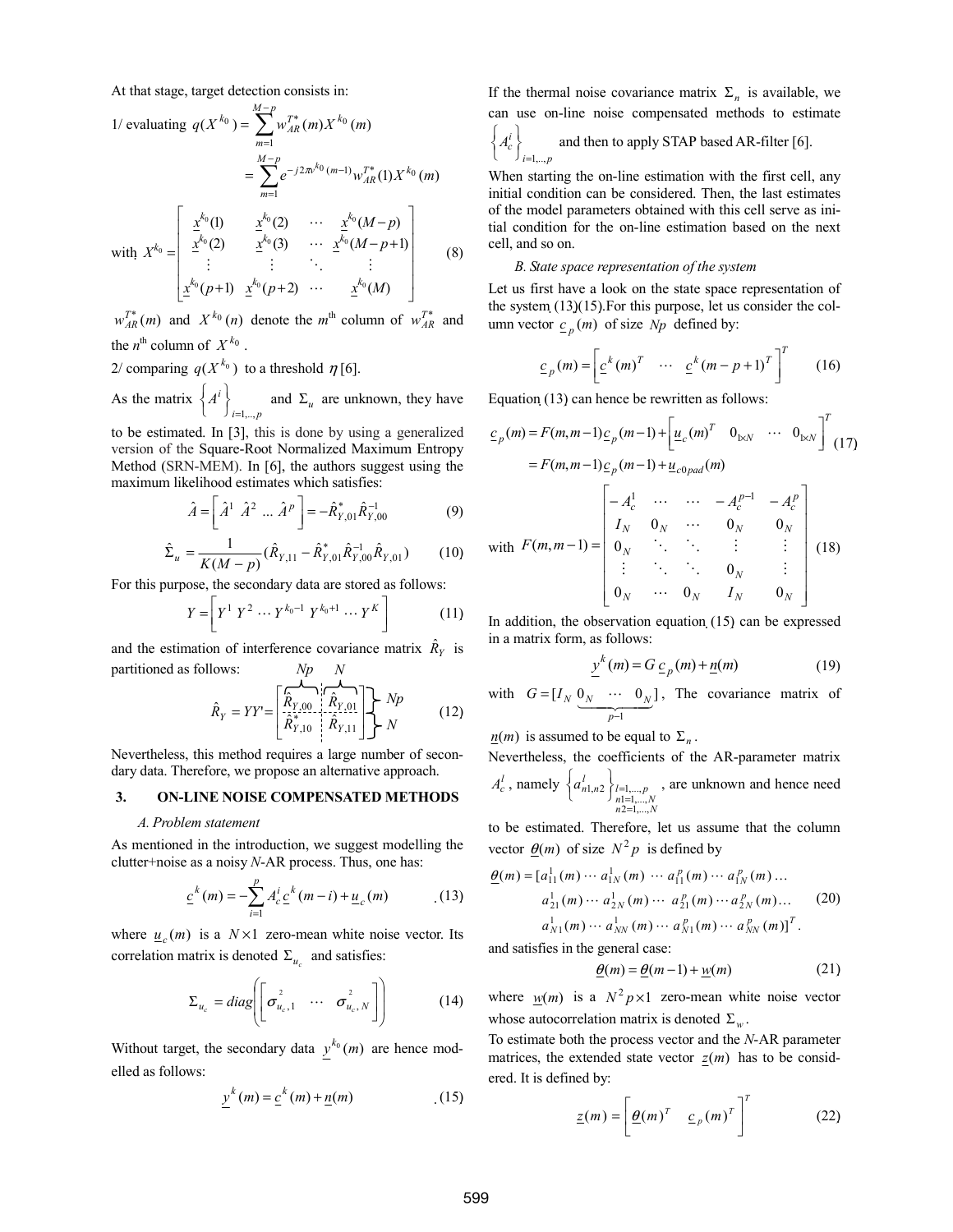Given (17), (21) and (22),  $z(m)$  is updated as follows:

$$
\underline{z}(m) = \begin{bmatrix} I_{N^2 p} & 0_{N^2 p \times N p} \\ 0_{N p \times N^2 p} & F(m, m - 1) \end{bmatrix} \underline{z}(m - 1) + \underline{\Omega}(m)
$$
  
\n
$$
\underline{z}(m) = B \underline{z}(m - 1) + \sum_{n=1}^{N} \underline{H}_n \underline{z}(m - 1)^T C_n \underline{z}(m - 1) + \underline{\Omega}(m)
$$
  
\n
$$
= \varphi(\underline{z}(m - 1); m, m - 1) + \underline{\Omega}(m)
$$
  
\nwith  $B = \begin{bmatrix} I_{N^2 p} & 0_{N^2 p \times N(p - 1)} & 0_{N^2 p \times N} \\ 0_{N \times N^2 p} & 0_{N \times N(p - 1)} & 0_N \\ 0_{N(p - 1) \times N^2 p} & I_{N(p - 1)} & 0_{N(p - 1) \times N} \end{bmatrix}$ ,  
\n
$$
\underline{\Omega}(m) = \begin{bmatrix} \underline{w}(m) \\ \underline{u}_{c0 pad}(m) \end{bmatrix}, \underline{H}_n = \begin{bmatrix} 0 \cdots 0 & 10 \cdots 0 \end{bmatrix}^T \text{ and}
$$
  
\n
$$
C_n = \begin{bmatrix} 0_{pN} & \cdots & 0_{pN} & 0_{(n - 1) pN \times pN} \\ \vdots & \ddots & \vdots & I_{pN} \\ 0_{pN} & \cdots & 0_{pN} & 0_{N^2 p - (n - 1) pN \times pN} \end{bmatrix}, \forall n \in \begin{bmatrix} 1, N \end{bmatrix}.
$$

In addition, given  $(15)$  and  $(22)$ , the extended state vector and the observation vector are related by:

$$
\underline{y}^{k}(m) = H \underline{z}(m) + \underline{n}(m) \tag{24}
$$

with  $H = \left[ \begin{array}{c} 0_{N \times N^2 p} & G \end{array} \right]$ 1  $\overline{\phantom{a}}$  $H = \left[ 0_{N \times N^2 p} G \right].$ 

The state-space representation (23)-(24) of the system (13),(15)where the AR parameters are unknown is hence non-linear. When dealing with  $H_{\infty}$  filter, we focus on a linear combination of the extended state vector  $z(m)$ :

$$
L_{\underline{z}}(m) = \left[ 0_{1 \times N^2 p} \underline{c}^k (m)^T \ 0_{1 \times N(p-1)} \right]^T
$$
 (25)  
where  $L = diag \left[ 0_{1 \times N^2 p} \ \frac{1 \dots 1}{N} 0_{1 \times N(p-1)} \right]$ .

Given the state-representation (23)-(25), the  $H_{\infty}$  filter aims at minimising the criterion  $J_{\infty}$ :

$$
J_{\infty} = \sup_{\underline{\Omega}(m), \underline{n}(m), \epsilon(0)} \frac{\sum_{m} e(m)^{T^*} e(m)}{\sum_{m} [\underline{\Omega}(m)^{T^*} Q^{-1} \underline{\Omega}(m) + \underline{n}(m)^{T^*} \Sigma_n^{-1} \underline{n}(m)]}
$$
(26)

where  $e(m) = L(\hat{z}(m) - \underline{z}(m))$  and  $\hat{z}(m)$  is the estimate of  $\underline{z}(m)$ . The matrices  $\Sigma_n$  and  $Q$  are weighting matrices, tuned by the practitioner.

According to Hassibi and al. [5], as a closed-form solution to the above optimal  $H_{\infty}$  estimation problem does not always exist, the following suboptimal design strategy is usually considered:

$$
J_{\infty} < \gamma^2 \tag{27}
$$

where  $\gamma > 0$  is a prescribed level of disturbance attenuation.

In the following, let us denote  $\frac{\hat{z}(m/l)}{l}$  the estimation of the state vector at the time  $m$  based on  $l$  observatio  $\left\{ y^{(i)} \right\}$ .

$$
\left\{\underbrace{y}_{i=1,\ldots,l}\right\}
$$

Equation (23) is not linear and the standard  $H_{\infty}$  filter cannot be considered. To solve this problem, we use the same linearization used in the EKF, based on the 1<sup>st</sup>-order Taylor expansion of  $\varphi$  around the last available estimate of the state vector, namely  $\hat{z}(m-1/m-1)$ .

### C. Recursive solution of  $H_{\infty}$  filter.

When  $H_{\infty}$  filter is used, the *a priori* estimation of the state vector is obtained from the *a priori* estimate  $\hat{z}(m-1/m-1)$ by using  $(23)$ :

$$
\hat{z}(m/m-1) = \varphi(\hat{z}(m-1/m-1), m, m-1)
$$
 (28)

There is an  $H_{\infty}$  estimator for a given  $\gamma > 0$  if there exists a stabilizing symmetric positive definite solution  $P(m/m) > 0$  to the following Riccati-type equation:

$$
P(m/m-1) =
$$

 $\hat{z}$ (m–1/m–1);n,m–1) $P$ (m–1/m–1) $\Phi'(\hat{z}$ (m–1/m–1);n,m–1)+ $Q$  $\Phi(\hat{z}(m-1/m-1)m, m-1)P(m-1/m-1)\Phi^{T}(\hat{z}(m-1/m-1)m, m-1)+$  $(\hat{z}(m-1/m-1)m, -1)P(m-1/m-1)\Phi^{T}(\hat{z}(m-1/m-1)m, -1)$ (29) and

$$
P(m/m) = P(m/m-1)
$$

$$
-P(m/m-1)\left[H^T L^T\right]M^{-1}\left[H^T L^T\right]P(m/m-1) \tag{30}
$$

where 
$$
M = \begin{bmatrix} \Sigma_n & 0 \\ 0 & -\gamma^2 I_{p(N^2+N)} \end{bmatrix} + \begin{bmatrix} H \\ L \end{bmatrix} P(m/m-1) \begin{bmatrix} H^T & L^T \end{bmatrix}
$$

$$
\Phi(\hat{z}(m-1/m-1);m,m-1) = \frac{\partial \varphi(z(m))}{\partial z(m)}\Big|_{z(m)=\hat{z}(m-1/m-1)}
$$
  
=  $B + \sum_{n=1}^{N} H_n \underline{z}(m)^T (C_n + C_n^T)$ 

 $z(m)=\hat{z}(m-1/m-1)$ 

The gain  $K(m)$  of the  $H_{\infty}$  filter is defined as follows:

$$
K(m) = P(m/m-1)H^{T}[HRm/m-1]H^{T} + \Sigma_{n}]^{-1}
$$
 (31)

It is the state vector is updated as follows:

$$
\underline{\hat{z}}(m \mid m) = \underline{\hat{z}}(m \mid m-1) + K(m) \bigg[ \underline{y}^k(m) - H \underline{\hat{z}}(m \mid m-1) \bigg] (32)
$$

### 4. SIMULATIONS

We have carried out various simulation tests. The radar works in X bandwidth and on sidelooking configuration. It has  $N=4$  antennas and provides  $M=64$  coherent pulses.  $K=410$  range cells are available and there are at most three targets (angle  $\varphi = 0$  deg) in the data cube, defined by:

• Target 1: range cell  $k_1 = 216$ , speed  $v_1 = 4m/s$ ;

Target 2: range cell  $k_2 = 256$ , speed  $v_2 = 4m/s$ ;

Target 3: range cell  $k_3 = 296$ , speed  $v_3 = -4m/s$ .

The signal to clutter ratio (SCR) is set to -5dB and the clutter noise ratio (CNR) is 20 dB. In all this section, figures described the output Z of each filter estimated as follows: